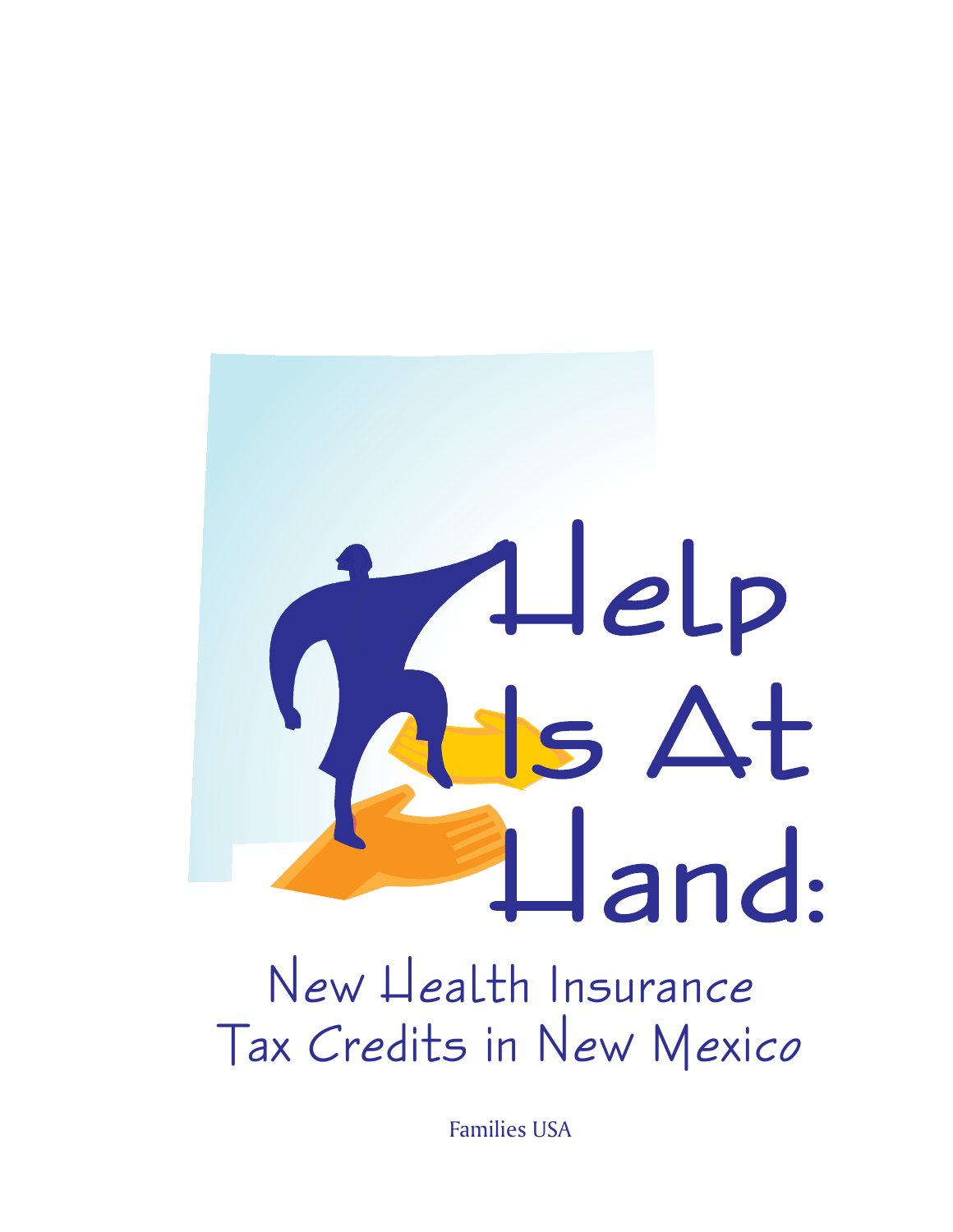# **Help Is at Hand: New Health Insurance Tax Credits in New Mexico** © April 2013 by Families USA

*This publication is available online at www.familiesusa.org.*

## **Families USA**

1201 New York Avenue NW, Suite 1100 Washington, DC 20005 Phone: 202-628-3030 Fax: 202-347-2417 Email: info@familiesusa.org www.familiesusa.org

*Cover Design: Nancy Magill, Families USA*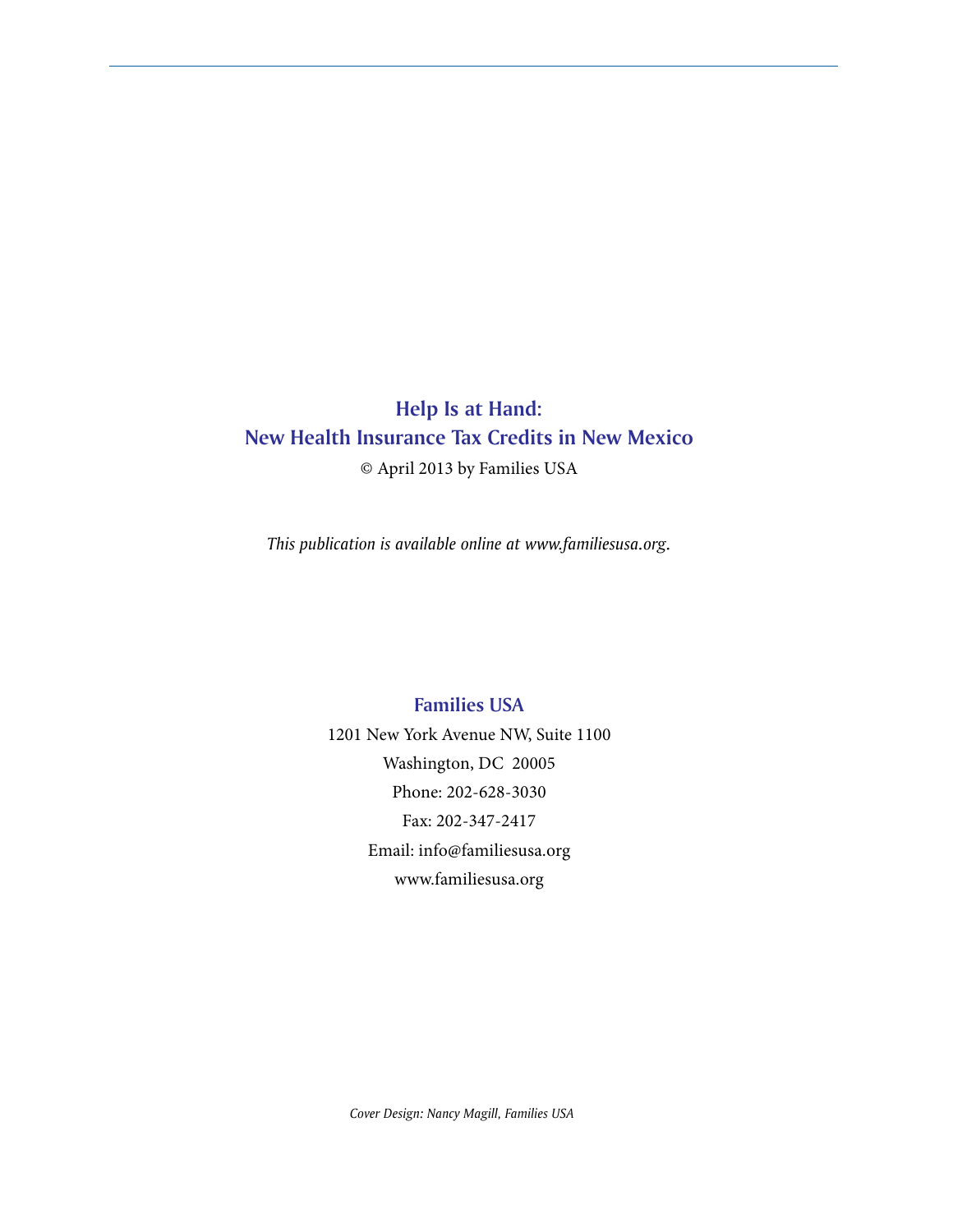**S** tarting in 2014, the Affordable Care Act will extend health coverage to millions of Americans. This will be done, in part, by offering tax credits to help low- and middle-income Americans afford private coverage. These new tax credits, which will offset a portion of the cost of health insurance premiums, will soon become a reality, allowing many previously uninsured New Mexicans to purchase quality health coverage.

This report takes a closer look at these premium tax credits in New Mexico, which will help New Mexicans with incomes up to four times the federal poverty level (\$94,200 for a family of four in 2013)<sup>1</sup> afford coverage. The unique structure of the tax credits means that people will be protected from having to spend more than a set percentage of their income on health insurance premiums. These premium tax credits will take effect in January 2014, following open enrollment that begins in October 2013.

Families USA commissioned The Lewin Group to use its widely respected Health Benefits Simulation Model to estimate how many people in New Mexico and across the country could benefit from the new premium tax credits in 2014. We found that nearly 192,000 New Mexicans will be eligible for the tax credits in 2014.

Most of the people who will be eligible for the tax credits will be in working families and will have incomes between two and four times poverty (between \$47,100 and \$94,200 for a family of four based on 2013 poverty guidelines). However, because the size of the tax credits will be determined on a sliding scale based on income, those with the lowest incomes will receive the largest tax credits, ensuring that the assistance is targeted to the people who need it most.

Every state, including New Mexico, will have a new health insurance marketplace (also called an exchange) that will make it easier for residents to gain health coverage. Though these new state marketplaces may look different, all of them will help individuals and families find coverage that meets their specific needs. The tax credits will help people who are looking for coverage in their state's marketplace better afford such coverage.

In order to maximize the number of people who receive the new tax credits, New Mexico and states across the country will need to develop robust outreach programs to educate consumers about this new help. The state marketplaces will need to offer insurance shoppers consumer-friendly, simple online enrollment processes, and they'll need to build complementary networks of assisters who can provide in-person, one-on-one help to anyone who needs it.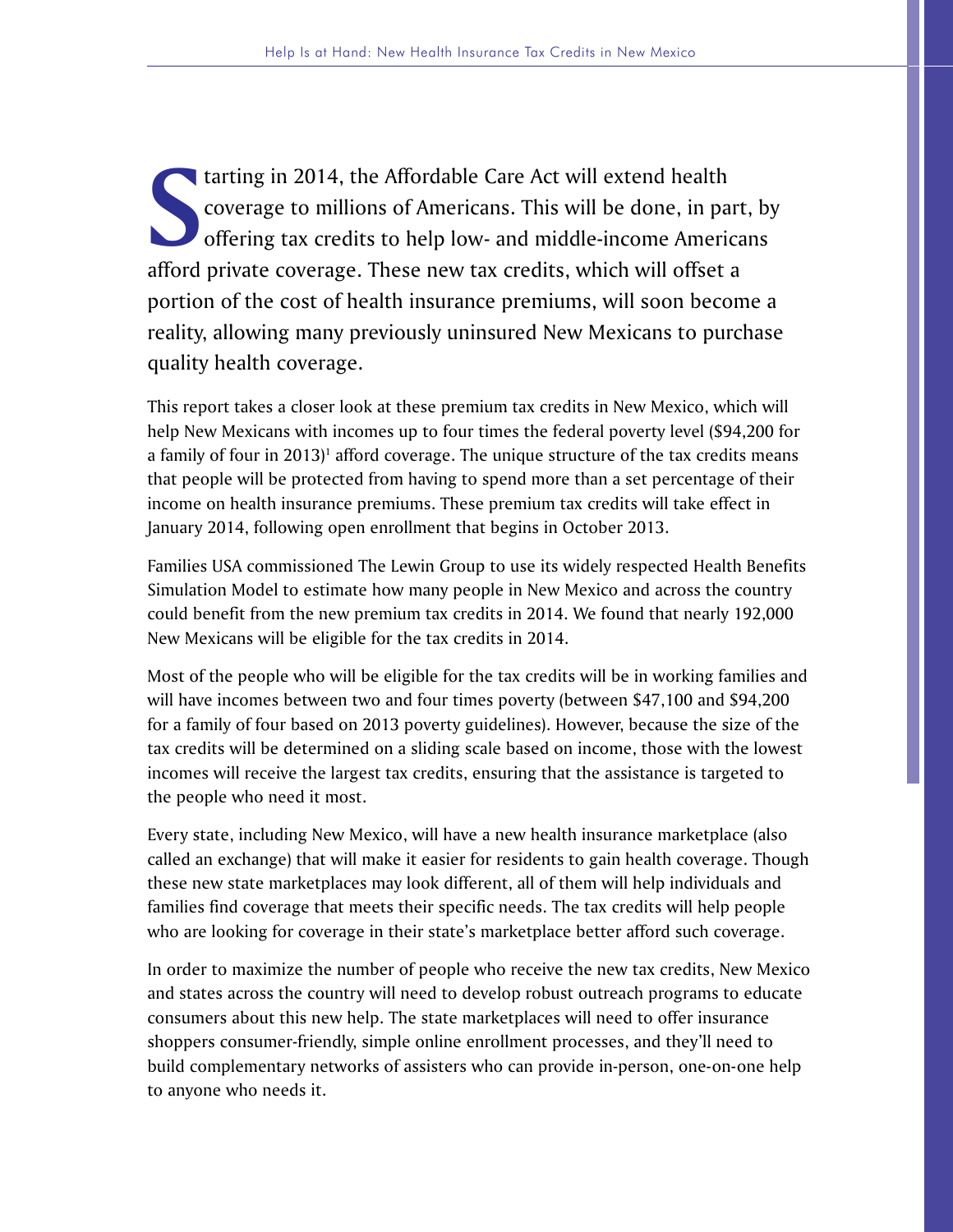As this key part of the Affordable Care Act takes effect, many New Mexicans will enjoy tax relief. They will also enjoy the peace of mind that comes with knowing that they and their family members have affordable health insurance—insurance that they can depend on even if they experience changes in income or become unemployed.

The following examples illustrate the amount of assistance that different kinds of people could receive. For more details on the how to calculate premium tax credits, see "How Much Will the Tax Credits Be Worth?" on page 10.

**EXAMPLE** Jane Smith, age 45, no children, annual income of \$23,000 (about 200 *percent of poverty): If the annual premium for the silver reference plan in the state marketplace in Jane's zip code is \$5,000, Jane's out-of-pocket contribution for premiums for the silver reference plan would be about \$1,450 (or about \$121 a month). The remainder of her premium for the silver reference plan would be covered in the form of a tax credit of \$3,550 (or that amount could be credited toward the premiums for a more or less expensive plan of her choice).*

**EXAMPLE** The Johnsons, a family of four (two adults, two children under age 18), *annual income of \$35,300 (about 150 percent of poverty): If the annual premium for the silver reference plan for family coverage in the state marketplace in the Johnsons' zip code is \$12,500, the Johnsons' out-of- pocket contribution for premiums for a silver reference plan would be about \$1,410 (or about \$118 a month). The remainder of their premium for the silver reference plan would be covered in the form of a tax credit of \$11,090 (or that amount could be credited toward the premiums for a more or less expensive plan of their choice).*

Note that consumers will be able to select any health insurance plan that is available through the state marketplace in their area, and the law guarantees that there will be a range of plans with different coverage terms and different prices. Each family can pick the plan that meets their needs and still receive the same substantial premium tax credit. How much a family will have to spend on premiums will vary depending on whether they choose a plan that is more or less expensive than the silver level reference plan.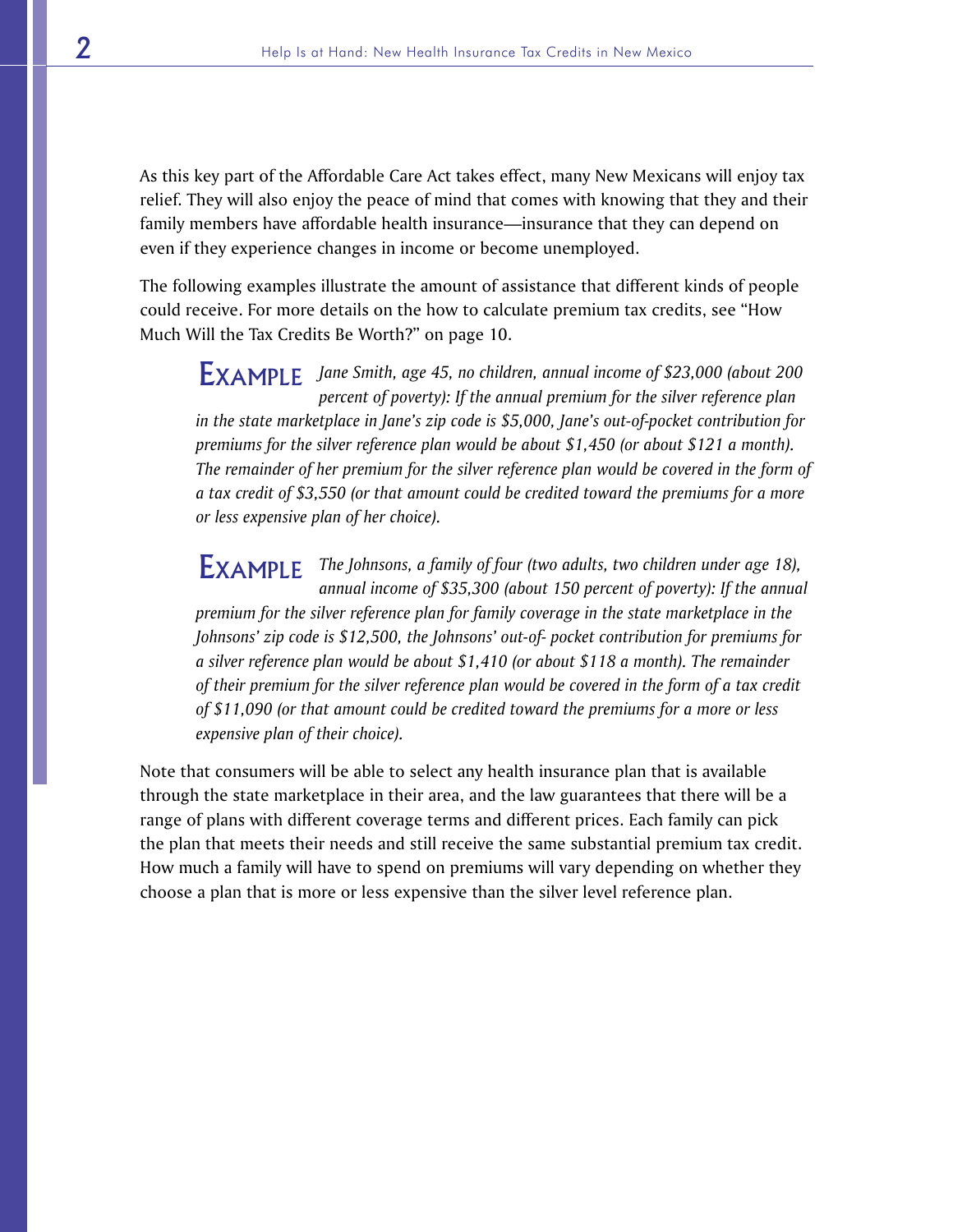# Key Findings

Beginning in January 2014, new tax credits will be available that will significantly reduce the cost of private health insurance for individuals and families in New Mexico.

# Numbers of People Eligible for the Premium Tax Credit

- Statewide, nearly 192,000 New Mexicans will be eligible for these new premium tax credits in 2014 (see Table 1).
- **People with annual incomes between 200 and 400 percent of poverty (between** \$47,100 and \$94,200 for a family of four in 2013) will constitute more than half (about 55 percent) of the New Mexicans who will be eligible for premium tax credits (see Table 1).

| Table 1.<br>New Mexicans Eligible for Premium Tax Credits, by Income, 2014 |                                                                                      |                                                                 |  |  |  |
|----------------------------------------------------------------------------|--------------------------------------------------------------------------------------|-----------------------------------------------------------------|--|--|--|
| Income as a<br><b>Percent of Federal</b><br><b>Poverty Level</b>           | Number in<br><b>Income Group</b><br><b>Eligible</b>                                  | <b>Income Group</b><br>As a Percent of<br><b>Those Eligible</b> |  |  |  |
| 0.199%                                                                     | 85,730                                                                               | 44.7%                                                           |  |  |  |
| 200-399%                                                                   | 106,170                                                                              | 553%                                                            |  |  |  |
| Total                                                                      | 191,890                                                                              | 100%                                                            |  |  |  |
|                                                                            | Notes: Estimates prepared by The Lewin Group for Families USA (methodology available |                                                                 |  |  |  |

upon request). Data are for those with incomes below 400 percent of the federal poverty level. Numbers may not add due to rounding.

# Help for Working Families

- The vast majority of New Mexicans who will be eligible for premium tax credits about 89 percent—will be in working families.
- Statewide, more than 171,000 people, the majority of New Mexicans who will be eligible for premium tax credits, will be in families with a worker who is employed, either full- or part-time (see Table 2 on page 4).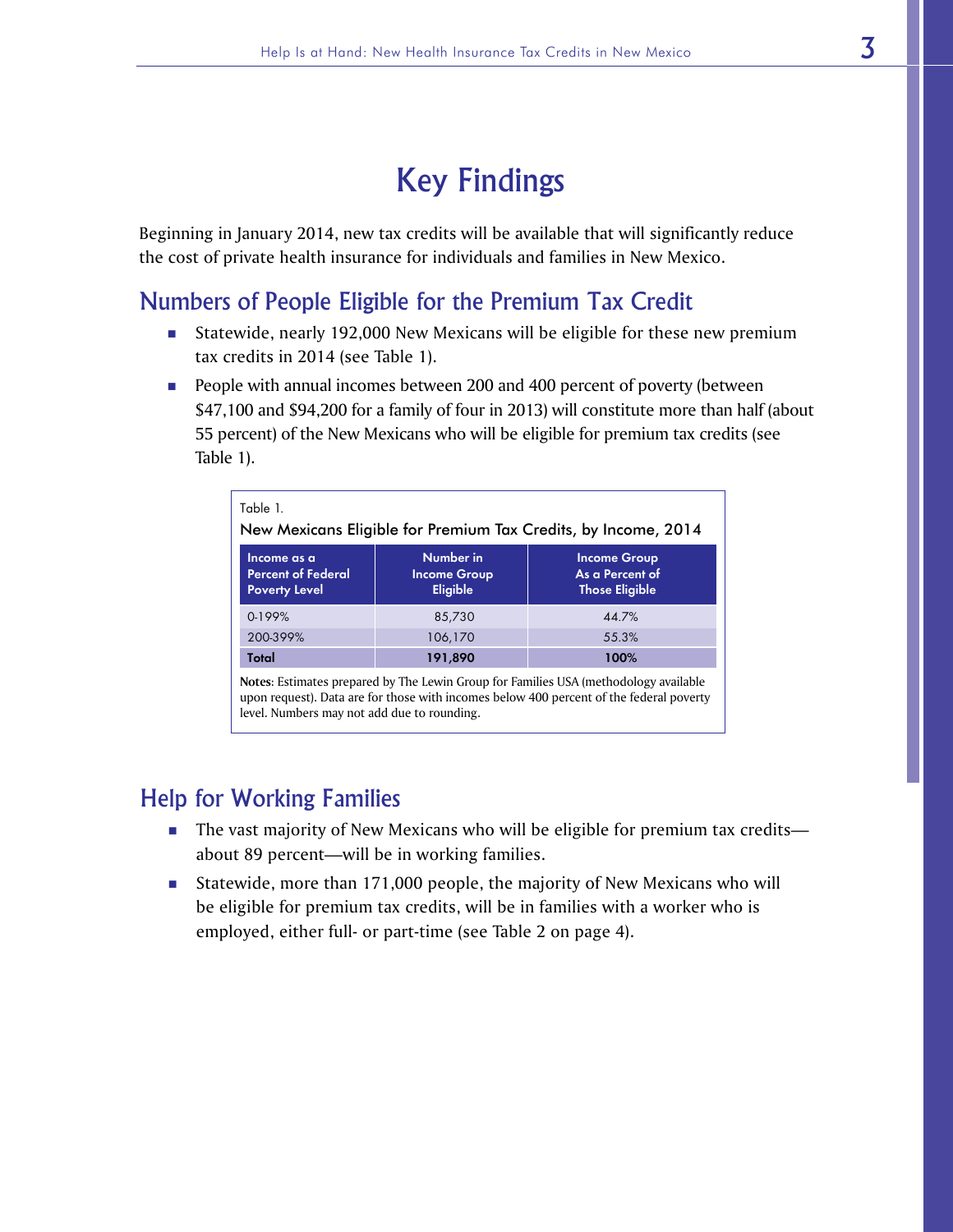| Table 2.<br>New Mexicans Eligible for Premium Tax Credits, by Employment Status, 2014 |                                                         |                                                                     |  |  |
|---------------------------------------------------------------------------------------|---------------------------------------------------------|---------------------------------------------------------------------|--|--|
| <b>Employment</b><br><b>Status</b>                                                    | Number in<br><b>Employment Group</b><br><b>Eligible</b> | <b>Employment Group</b><br>As a Percent of<br><b>Those Eligible</b> |  |  |
| Employed*                                                                             | 171,400                                                 | 89.3%                                                               |  |  |
| Not Employed*                                                                         | 20,490                                                  | 10.7%                                                               |  |  |
| Total                                                                                 | 191,890                                                 | 100%                                                                |  |  |

**Notes**: Estimates prepared by The Lewin Group for Families USA (methodology available upon request). Data are for those with incomes below 400 percent of the federal poverty level. Numbers may not add due to rounding.

\* The category "employed" includes those employed both full- and part-time. "Not employed" includes those out of the workforce and those not looking for work.

# Help for All Ages

- **Premium tax credits will be available to New Mexicans in all age groups, from** hardworking New Mexicans who are supporting families to young people just starting their careers (see Table 3).
- Young adults are the likeliest age group to be eligible for premium tax credits, making up nearly 36 percent of all those who will be eligible (see Table 3).

| Table 3.     | New Mexicans Eligible for Premium Tax Credits, by Age, 2014 |                                                       |
|--------------|-------------------------------------------------------------|-------------------------------------------------------|
| Age<br>Group | Number in<br><b>Age Group</b><br><b>Eligible</b>            | Age Group as a<br>Percent of<br><b>Those Eligible</b> |
| Under 18     | 45,730                                                      | 23.8%                                                 |
| 18-34        | 68,970                                                      | 35.9%                                                 |
| 35-54        | 54,900                                                      | 28.6%                                                 |
| 55 and over  | 22,300                                                      | 11.6%                                                 |
| Total        | 191,890                                                     | 100%                                                  |

**Notes**: Estimates prepared by The Lewin Group for Families USA (methodology available upon request). Data are for those with incomes below 400 percent of the federal poverty level. Numbers may not add due to rounding.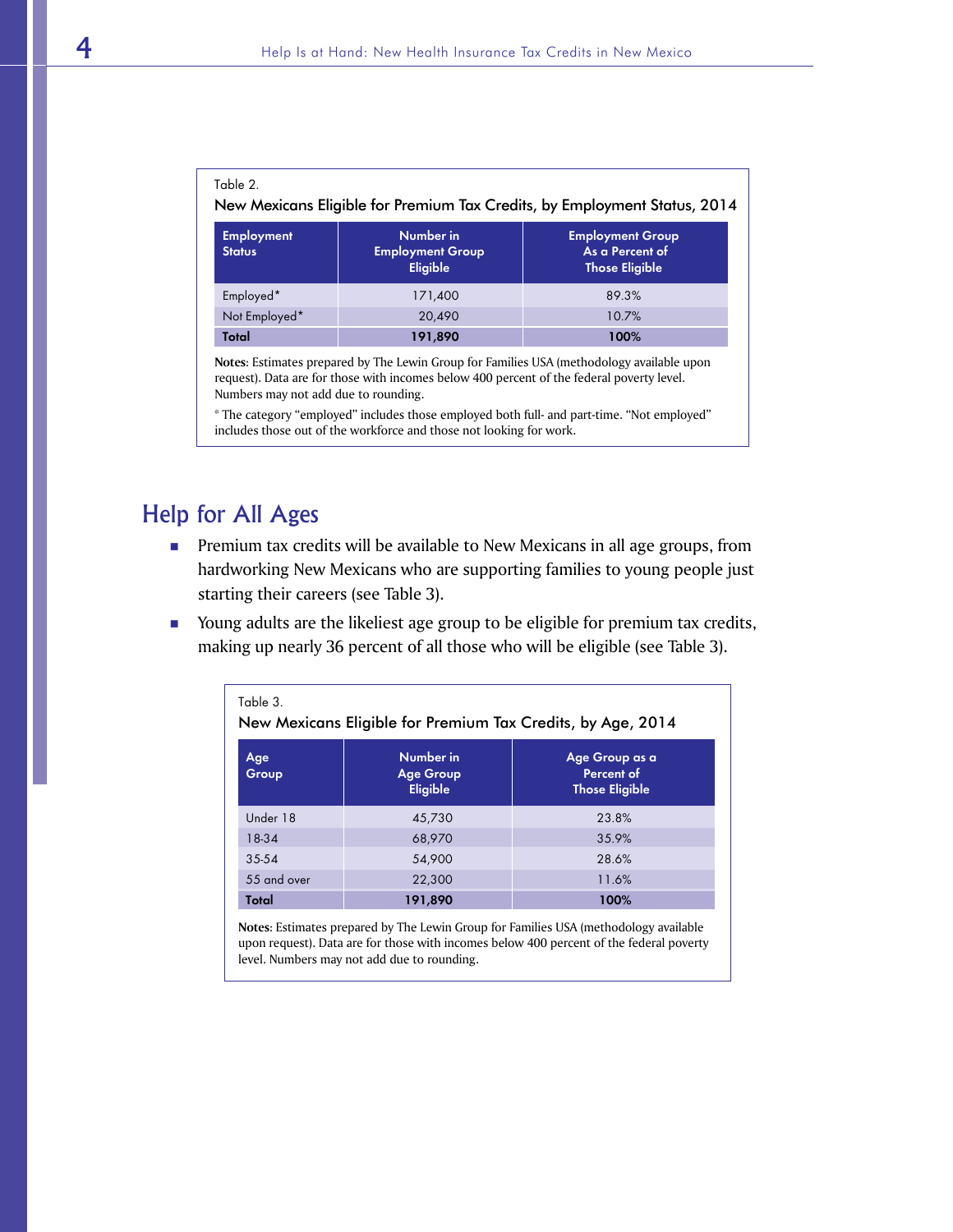# Help for All Races and Ethnicities

- **More than 29 percent of the New Mexicans who will be eligible for premium tax** credits will be white, non-Hispanics (see Table 4).
- Approximately 1 percent of the New Mexicans who will be eligible will be black, non-Hispanics (see Table 4).
- More than half (about 54 percent) of the New Mexicans who will be eligible will be Hispanics (see Table 4).
- Approximately 15 percent of the New Mexicans who will be eligible will identify themselves as being American Indian, Aleut or Eskimo, Asian or Pacific Islander, or a member of more than one group (see Table 4).

| Table 4<br>New Mexicans Eligible for Premium Tax Credits, by Race/Ethnicity, 2014 |                                                            |                                                                        |  |  |
|-----------------------------------------------------------------------------------|------------------------------------------------------------|------------------------------------------------------------------------|--|--|
| <b>Racial/Ethnic</b><br>Group                                                     | Number in<br><b>Racial/Ethnic</b><br><b>Group Eligible</b> | <b>Racial/Ethnic Group</b><br>As a Percent of<br><b>Those Eligible</b> |  |  |
| White, Non-Hispanic                                                               | 56,250                                                     | 29.3%                                                                  |  |  |
| <b>Black, Non-Hispanic</b>                                                        | 2.730                                                      | 1.4%                                                                   |  |  |
| Hispanic                                                                          | 104,360                                                    | 54.4%                                                                  |  |  |
| Other*                                                                            | 28,560                                                     | 14.9%                                                                  |  |  |
| Total                                                                             | 191,890                                                    | 100%                                                                   |  |  |

**Notes**: Estimates prepared by The Lewin Group for Families USA (methodology available upon request). Data are for those with incomes below 400 percent of the federal poverty level. Numbers may not add due to rounding.

\* The category "other" includes those who identify themselves as American Indian, Aleut or Eskimo, Asian or Pacific Islander, or a member of more than one group.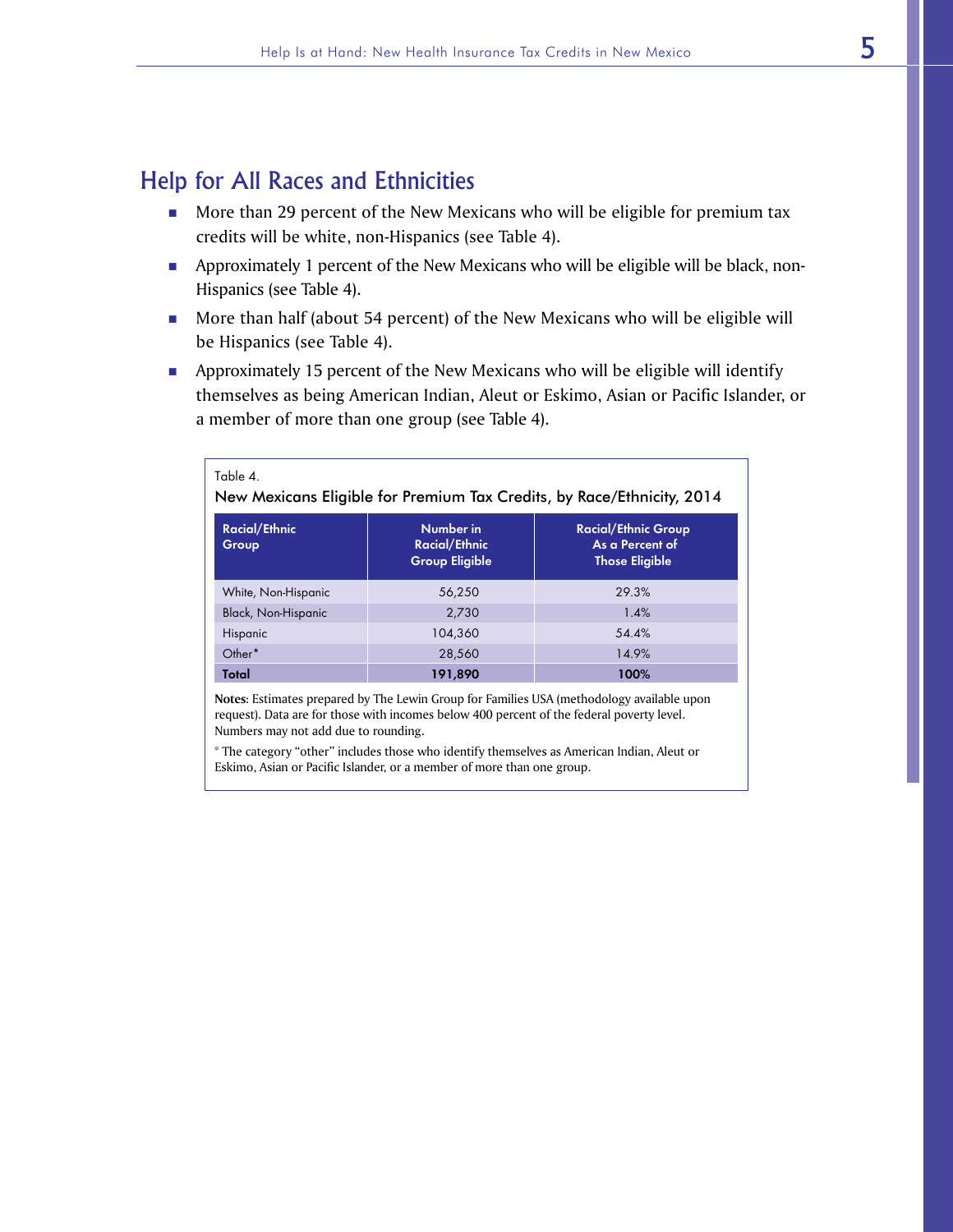

## New Mexico County Locations

- San Juan
- Guadalupe, Mora, Rio Arriba, San Miguel, Taos
- Colfax, Curry, De Baca, Harding, Lincoln, Quay, Roosevelt, Union
- Los Alamos, Santa Fe
- Sandoval, Valencia
- Bernalillo
- Cibola, McKinley
- Catron, Grant, Hidalgo, Luna, Sierra, Socorro, Torrance
- Dona Ana
- Chaves, Otero
- Eddy, Lea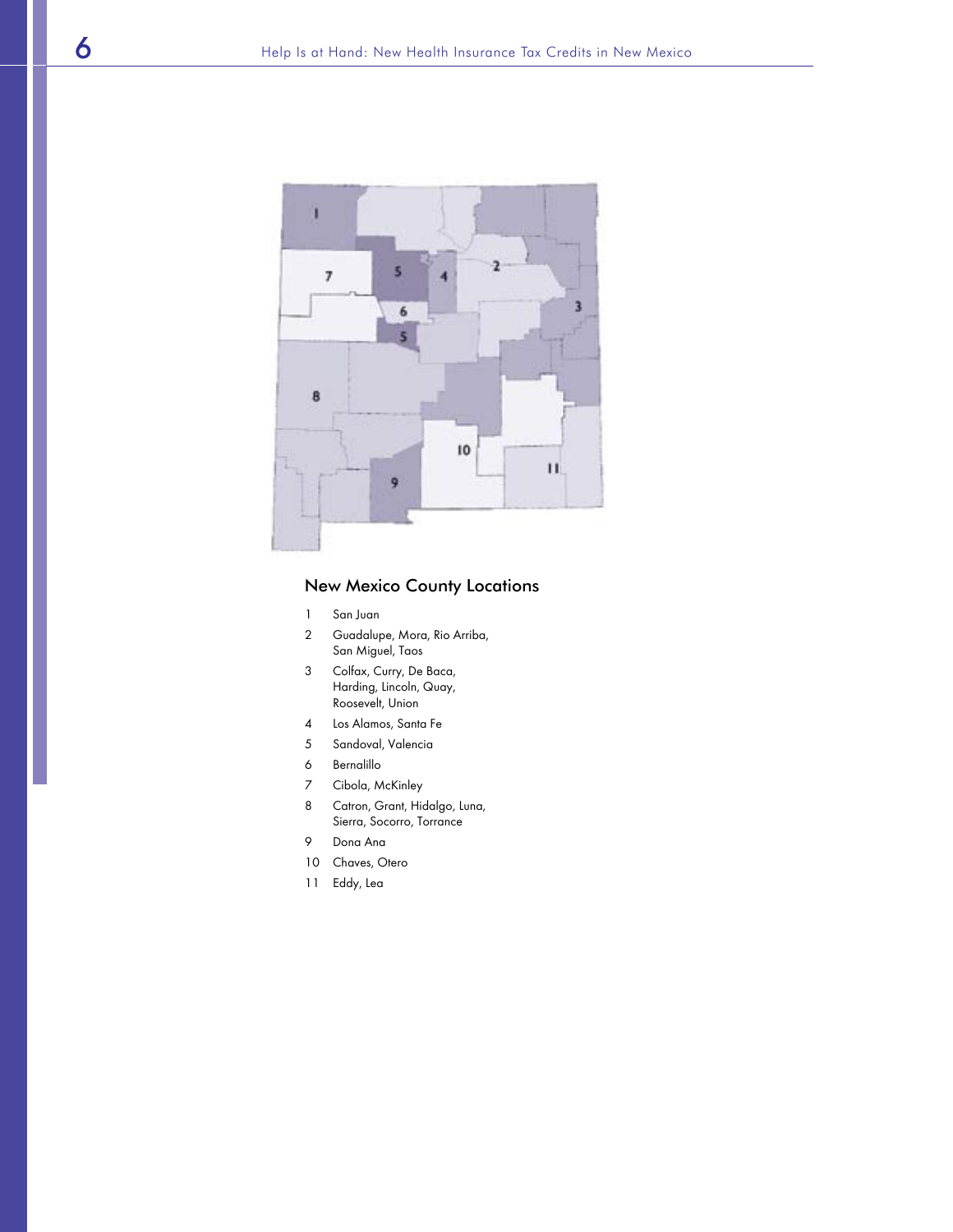|                |                                                                     | Income as a Percent of Federal Poverty Level |         |               |          |               |
|----------------|---------------------------------------------------------------------|----------------------------------------------|---------|---------------|----------|---------------|
|                |                                                                     |                                              | 0-199%  |               | 200-399% | Total         |
|                | <b>County Name(s)</b>                                               | <b>Number</b>                                | Percent | <b>Number</b> | Percent  | <b>Number</b> |
|                | San Juan                                                            | 8,160                                        | 43.6%   | 10,560        | 56.4%    | 18,710        |
| $\overline{2}$ | Guadalupe, Mora, Rio Arriba, San Miguel,<br>Taos                    | 4,740                                        | 43.5%   | 6,140         | 56.5%    | 10,880        |
| 3              | Colfax, Curry, De Baca, Harding, Lincoln,<br>Quay, Roosevelt, Union | 4,340                                        | 41.3%   | 6,160         | 58.7%    | 10,500        |
| $\overline{4}$ | Los Alamos, Santa Fe                                                | 5,860                                        | 41.3%   | 8,310         | 58.7%    | 14,170        |
| 5              | Sandoval, Valencia                                                  | 6,950                                        | 44.5%   | 8,680         | 55.5%    | 15,630        |
| 6              | Bernalillo                                                          | 24,360                                       | 44.4%   | 30,500        | 55.6%    | 54,860        |
| $\overline{7}$ | Cibola, McKinley                                                    | 6,610                                        | 45.4%   | 7,950         | 54.6%    | 14,560        |
| 8              | Catron, Grant, Hidalgo, Luna, Sierra, Socorro,<br>Torrance          | 4,800                                        | 46.5%   | 5,530         | 53.5%    | 10,330        |
| 9              | Dona Ana                                                            | 10,160                                       | 51.8%   | 9,460         | 48.2%    | 19,610        |
| 10             | Chaves, Otero                                                       | 6,200                                        | 46.6%   | 7,100         | 53.4%    | 13,290        |
| 11             | Eddy, Lea                                                           | 3,560                                        | 38.1%   | 5,780         | 61.9%    | 9,340         |
|                | Total, all counties                                                 | 85,730                                       | 44.7%   | 106,170       | 55.3%    | 191,890       |

#### j Distribution by Income Level and County, 2014 Table 5. New Mexicans Eligible for Premium Tax Credits,

**Notes:** Estimates prepared by The Lewin Group for Families USA (methodology available upon request). Data are for those with incomes below 400 percent of the federal poverty level. Numbers may not add due to rounding.

#### Table 6. New Mexicans Eligible for Premium Tax Credits, Distribution by Family Employment Status and County, 2014

|                |                                                                     |               | Employed*      | Not Employed* |         | Total         |
|----------------|---------------------------------------------------------------------|---------------|----------------|---------------|---------|---------------|
|                | <b>County Name(s)</b>                                               | <b>Number</b> | <b>Percent</b> | <b>Number</b> | Percent | <b>Number</b> |
|                | San Juan                                                            | 16,990        | 90.8%          | 1.730         | 9.2%    | 18,710        |
| 2              | Guadalupe, Mora, Rio Arriba, San Miguel,<br>Taos                    | 9,700         | 89.1%          | 1,190         | 10.9%   | 10,880        |
| 3              | Colfax, Curry, De Baca, Harding, Lincoln,<br>Quay, Roosevelt, Union | 9,540         | 90.9%          | 960           | 9.1%    | 10,500        |
| $\overline{A}$ | Los Alamos, Santa Fe                                                | 12,530        | 88.5%          | 1,640         | 11.5%   | 14,170        |
| 5              | Sandoval, Valencia                                                  | 13,790        | 88.2%          | 1,840         | 11.8%   | 15,630        |
| 6              | Bernalillo                                                          | 48,980        | 89.3%          | 5,880         | 10.7%   | 54,860        |
| $\overline{7}$ | Cibola, McKinley                                                    | 12,900        | 88.5%          | 1,670         | 11.5%   | 14,560        |
| 8              | Catron, Grant, Hidalgo, Luna, Sierra, Socorro,<br>Torrance          | 9,220         | 89.2%          | 1,120         | 10.8%   | 10,330        |
| 9              | Dona Ana                                                            | 17,360        | 88.5%          | 2,260         | 11.5%   | 19,610        |
| 10             | Chaves, Otero                                                       | 11,900        | 89.5%          | 1,400         | 10.5%   | 13,290        |
| 11             | Eddy, Lea                                                           | 8,510         | 91.2%          | 830           | 8.8%    | 9,340         |
|                | Total, all counties                                                 | 171,400       | 89.3%          | 20,490        | 10.7%   | 191,890       |

**Notes**: Estimates prepared by The Lewin Group for Families USA (methodology available upon request). Data are for those with incomes below 400 percent of the federal poverty level. Numbers may not add due to rounding.

\* The category "employed" includes those employed both full- and part-time. "Not employed" includes those out of the workforce and those not looking for work.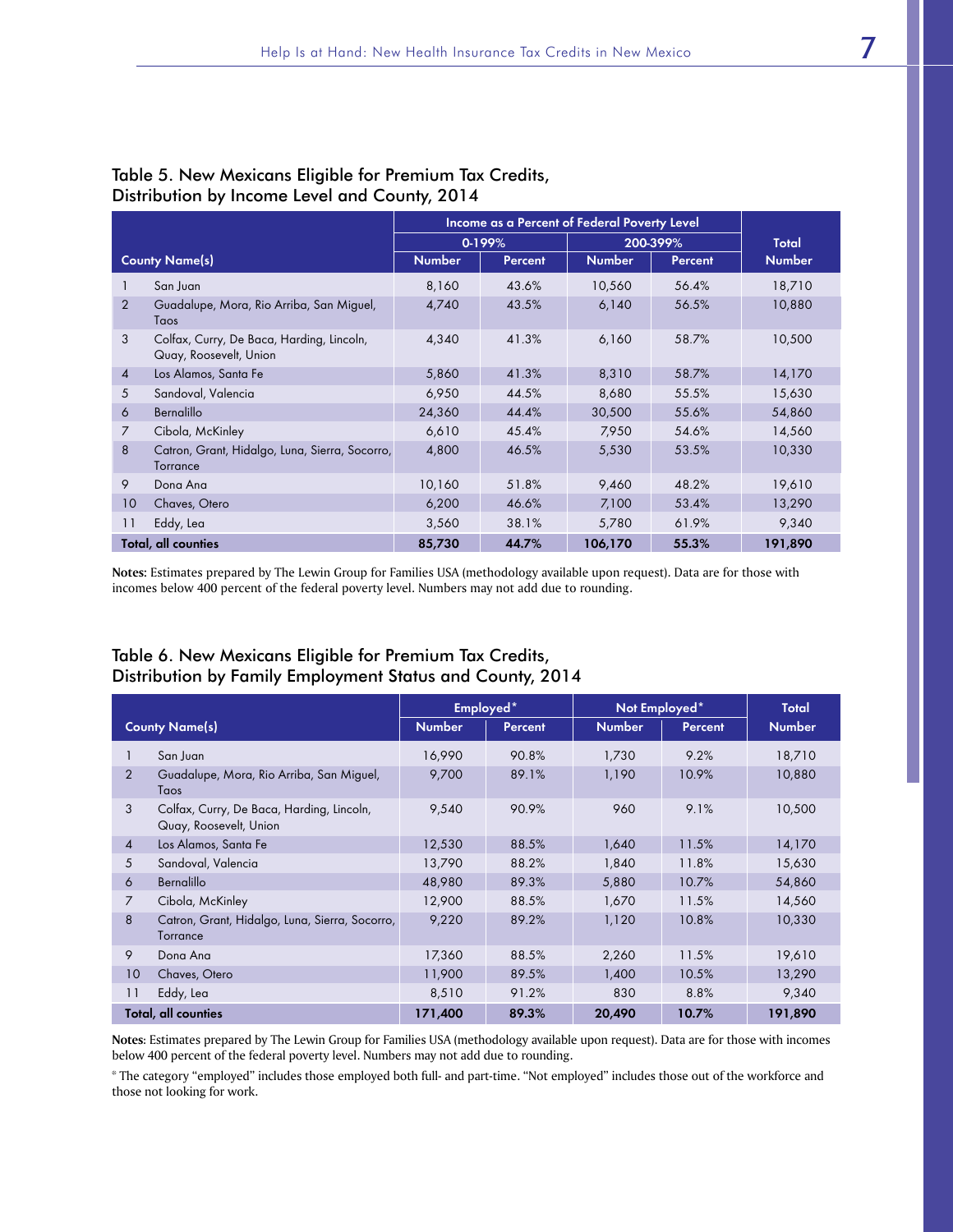|                |                                                                     | Under 18      |         | Age 18-34     |                | Age 35-54     |         | Age $55+$ |         | Total         |
|----------------|---------------------------------------------------------------------|---------------|---------|---------------|----------------|---------------|---------|-----------|---------|---------------|
|                | <b>County Name(s)</b>                                               | <b>Number</b> | Percent | <b>Number</b> | <b>Percent</b> | <b>Number</b> | Percent | Number    | Percent | <b>Number</b> |
| 1              | San Juan                                                            | 5,030         | 26.9%   | 6,930         | 37.0%          | 4,990         | 26.7%   | 1,760     | 9.4%    | 18,710        |
| 2              | Guadalupe, Mora, Rio Arriba,<br>San Miguel, Taos                    | 2,390         | 22.0%   | 3,680         | 33.8%          | 3,490         | 32.1%   | 1,320     | 12.1%   | 10,880        |
| 3              | Colfax, Curry, De Baca, Harding,<br>Lincoln, Quay, Roosevelt, Union | 2,590         | 24.7%   | 3,370         | 32.1%          | 3,350         | 31.9%   | 1,190     | 11.3%   | 10,500        |
| $\overline{4}$ | Los Alamos, Santa Fe                                                | 2,830         | 19.9%   | 4,830         | 34.1%          | 4,380         | 30.9%   | 2,130     | 15.0%   | 14,170        |
| 5              | Sandoval, Valencia                                                  | 3,550         | 22.7%   | 6,030         | 38.6%          | 4,290         | 27.4%   | 1,760     | 11.2%   | 15,630        |
| $\ddot{\circ}$ | Bernalillo                                                          | 11,850        | 21.6%   | 20,710        | 37.8%          | 15,830        | 28.8%   | 6,470     | 11.8%   | 54,860        |
| 7              | Cibola, McKinley                                                    | 4,520         | 31.0%   | 4,580         | 31.5%          | 3,510         | 24.1%   | 1,960     | 13.5%   | 14,560        |
| 8              | Catron, Grant, Hidalgo, Luna, Sierra,<br>Socorro, Torrance          | 2,570         | 24.9%   | 3,330         | 32.2%          | 3,040         | 29.4%   | 1,390     | 13.4%   | 10,330        |
| 9              | Dona Ana                                                            | 4,770         | 24.3%   | 7,910         | 40.3%          | 4,990         | 25.5%   | 1,940     | 9.9%    | 19,610        |
| 10             | Chaves, Otero                                                       | 3,350         | 25.2%   | 4,130         | 31.1%          | 4,320         | 32.5%   | 1,490     | 11.2%   | 13,290        |
| 11             | Eddy, Lea                                                           | 2,280         | 24.4%   | 3,450         | 37.0%          | 2,710         | 29.1%   | 890       | 9.5%    | 9,340         |
|                | Total, all counties                                                 | 45,730        | 23.8%   | 68,970        | 35.9%          | 54,900        | 28.6%   | 22,300    | 11.6%   | 191,890       |

#### Table 7. New Mexicans Eligible for Premium Tax Credits, Distribution by Age and County, 2014

**Notes:** Estimates prepared by The Lewin Group for Families USA (methodology available upon request). Data are for those with incomes below 400 percent of the federal poverty level. Numbers may not add due to rounding.

#### Distribution by Race/Ethnicity and County, 2014 Table 8. New Mexicans Eligible for Premium Tax Credits,

|                |                                                                     |               | <b>White, Non-Hispanic</b> |        | <b>Black, Non-Hispanic</b> |               | <b>Hispanic</b> | Other*                     |       | Total         |
|----------------|---------------------------------------------------------------------|---------------|----------------------------|--------|----------------------------|---------------|-----------------|----------------------------|-------|---------------|
|                | <b>County Name(s)</b>                                               | <b>Number</b> | Percent                    | Number | Percent                    | <b>Number</b> |                 | Percent   Number   Percent |       | <b>Number</b> |
|                | San Juan                                                            | 6,110         | 32.7%                      | 10     | 0.1%                       | 4,870         | 26.0%           | 7,720                      | 41.3% | 18,710        |
| $\overline{2}$ | Guadalupe, Mora, Rio Arriba,<br>San Miguel, Taos                    | 1,240         | 11.4%                      | 30     | 0.2%                       | 8,780         | 80.7%           | 840                        | 7.7%  | 10,880        |
| 3              | Colfax, Curry, De Baca, Harding, Lincoln,<br>Quay, Roosevelt, Union | 4,560         | 43.5%                      | 330    | 3.1%                       | 5,010         | 47.7%           | 600                        | 5.7%  | 10,500        |
| $\overline{4}$ | Los Alamos, Santa Fe                                                | 4,790         | 33.8%                      | 50     | 0.4%                       | 8,300         | 58.6%           | 1,020                      | 7.2%  | 14,170        |
| 5              | Sandoval, Valencia                                                  | 4,770         | 30.5%                      | 200    | 1.3%                       | 8,660         | 55.4%           | 2,000                      | 12.8% | 15,630        |
| 6              | Bernalillo                                                          | 16,430        | 29.9%                      | 1,230  | 2.2%                       | 32,830        | 59.8%           | 4,380                      | 8.0%  | 54,860        |
| 7              | Cibola, McKinley                                                    | 1,800         | 12.4%                      | 30     | 0.2%                       | 2,690         | 18.4%           | 10.040                     | 69.0% | 14,560        |
| 8              | Catron, Grant, Hidalgo, Luna, Sierra,<br>Socorro, Torrance          | 4,110         | 39.8%                      | 30     | 0.3%                       | 5,760         | 55.7%           | 430                        | 4.2%  | 10,330        |
| 9              | Dona Ana                                                            | 4,160         | 21.2%                      | 260    | 1.3%                       | 14,650        | 74.7%           | 540                        | 2.8%  | 19,610        |
| 10             | Chaves, Otero                                                       | 5,150         | 38.8%                      | 330    | 2.4%                       | 7,060         | 53.1%           | 750                        | 5.7%  | 13,290        |
| 11             | Eddy, Lea                                                           | 3,110         | 33.4%                      | 240    | 2.6%                       | 5,740         | 61.5%           | 240                        | 2.5%  | 9,340         |
|                | Total, all counties                                                 | 56,250        | 29.3%                      | 2,730  | 1.4%                       | 104,360       | 54.4%           | 28,560                     | 14.9% | 191,890       |

**Notes**: Estimates prepared by The Lewin Group for Families USA (methodology available upon request). Data are for those with incomes below 400 percent of the federal poverty level. Numbers may not add due to rounding.

\* The category "other" includes those who identify themselves as American Indian, Aleut or Eskimo, Asian or Pacific Islander, or as a member of more than one group.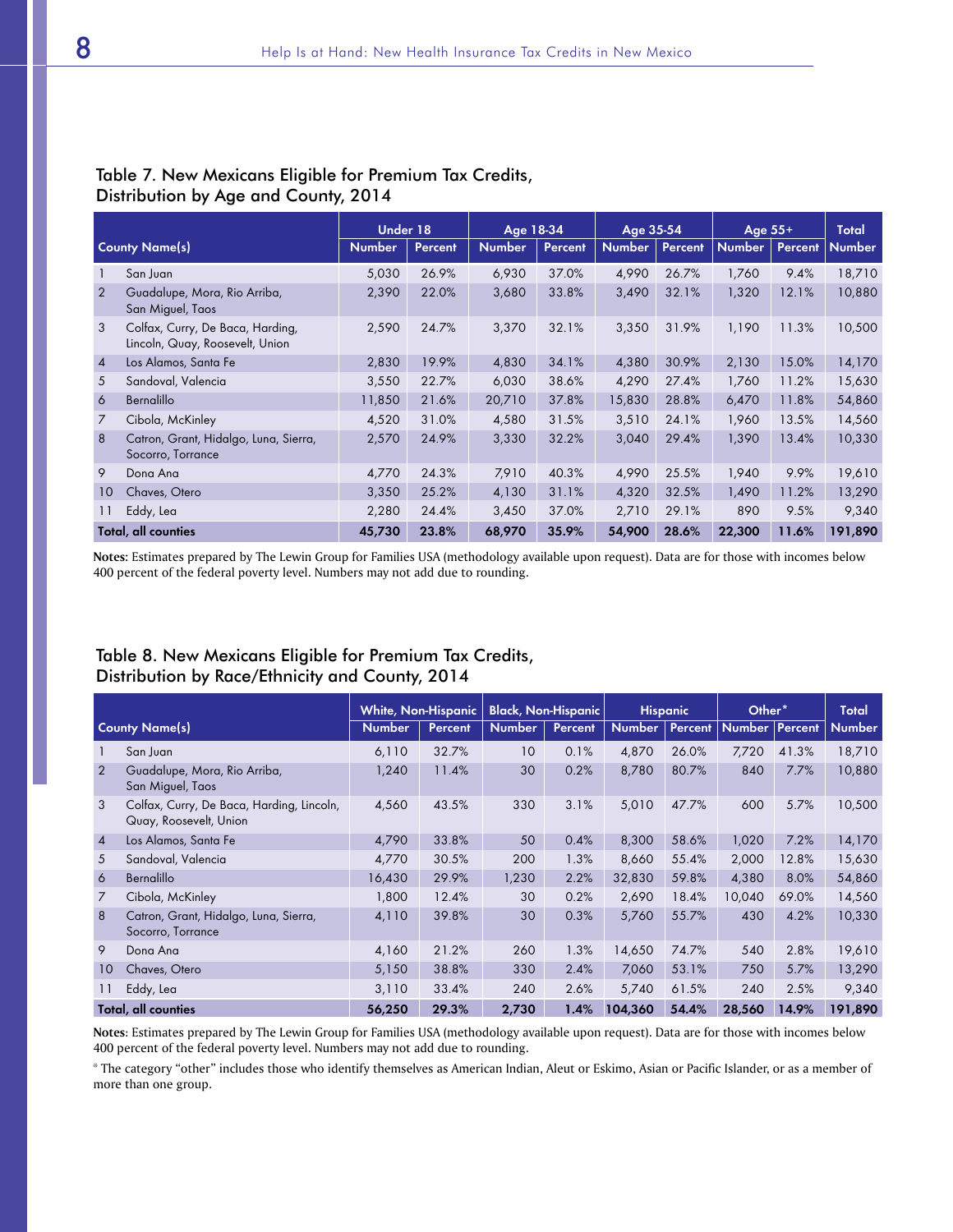# **Discussion**

With the passage of the Affordable Care Act comes the promise of affordable health coverage for millions of Americans. In 2010-2011, approximately 417,000 New Mexicans were uninsured. $2$  The new premium tax credits, which are entirely financed by the federal government, will provide much-needed relief to thousands of low- to moderate-income uninsured and underinsured New Mexicans. This relief will ensure that they will be better able to purchase affordable private health insurance through the new health insurance marketplaces (see "The New Health Insurance Marketplaces" on page 12). Starting in October of this year, individuals and families can begin enrolling in the insurance marketplaces, and they will benefit from this tax relief when the new coverage begins in January 2014. Nearly 192,000 New Mexicans will be eligible for premium tax credits in the first year that the state marketplace is operational. The size of the credit that individuals and families will be eligible to receive will depend on their income, and the lower a person's income, the larger his or her tax credit will be. This will ensure that the assistance goes to those who need it the most.

# Eligibility for Tax Credits

Generally, the tax credits will be available to uninsured individuals and families who have incomes between 138 and 400 percent of poverty (between \$15,860 and \$45,960 for an individual, and between \$32,500 and \$94,200 for a family of four in 2013). Some people with incomes below 138 percent of poverty who do not qualify for Medicaid (mainly immigrants who are legal residents but who have been in the United States for fewer than five years) will be eligible for tax credits as well. Workers who would have to pay more than 9.5 percent of their wages to participate in their employer's plan, and workers whose employer plan pays less than 60 percent of the cost of covered benefits, will also be eligible for the tax credits to help purchase coverage in the state marketplaces.

# What Will Happen When a Family Receives a Tax Credit?

When a person or family qualifies for a tax credit, the dollars from the credit will flow directly to the health plan in which the individual or family enrolls, offsetting the total cost of the family's health insurance premiums for that plan.

The tax credits will be fully advanceable. This means that the tax credit will be available to pay the premium at the time the person enrolls in a plan. Thus, families will not need to wait until their taxes have been filed and processed in order to receive the credit and enroll in coverage, nor will they need to pay the full premium at the time of enrollment and then wait to be reimbursed.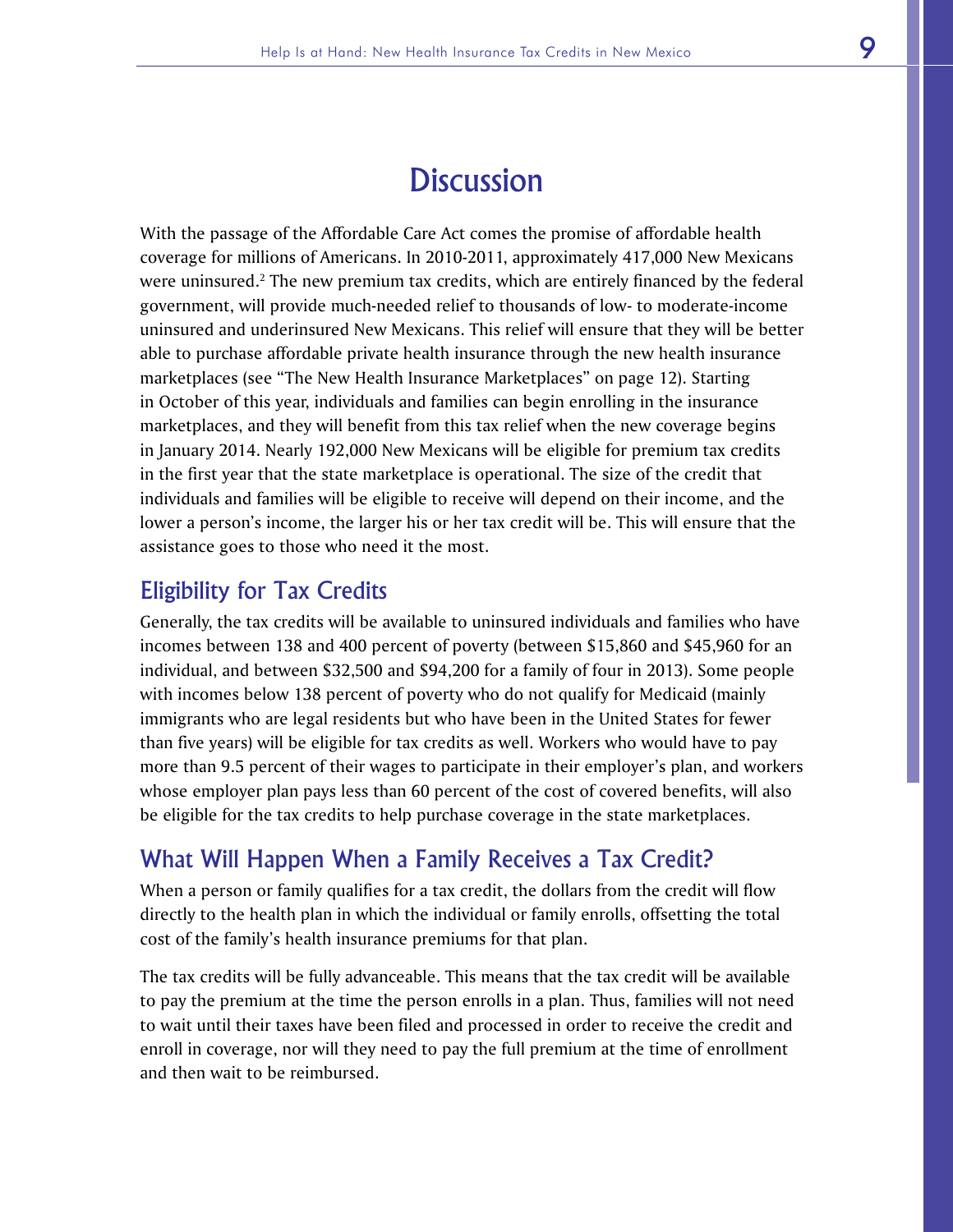Finally, the tax credit will be refundable, which means that families with very low incomes who do not owe taxes will be eligible for these tax credits to assist with the cost of premiums. However, the majority of these very low-income families will be eligible for Medicaid, and hence, ineligible for premium tax credits.

# How Much Will the Tax Credits Be Worth?

As described earlier, the size of the tax credit that an individual or family will be eligible for will depend on the individual's or family's income. And how much coverage that credit will help buy will depend on the plan that the individual or family chooses. The new state marketplaces will offer a range of plans with four different coverage levels (from lowest to highest coverage level): bronze, silver, gold, and platinum. The calculations of the size of the tax credits will be linked to the second lowest-cost silver plan, also known as the "silver reference plan." Below, we describe how income and plan choice come together to determine what an individual or family will have to pay out of pocket.

- To determine the size of an individual's or family's tax credit, start with their income. The family's household income will be used to determine the maximum premium contribution the family must pay for a particular "reference plan," described below. This maximum amount—a maximum percentage of family income—will be based on a sliding scale, and those with the lowest incomes will pay the smallest proportion of their incomes on premiums.
- Next, identify the premiums for the second lowest-cost silver plan that is available to the individual or family in the area in which they live. The tax credit amount will be set so that the individual or family will not have to spend more than a specific percentage of their income on premiums for this plan. For example, a family of four with an income of \$47,100 a year would not have to pay more than 6.3 percent of their income toward premiums for a silver plan and would get a tax credit of \$9,530 (see Table 10). Therefore, they would not have to pay more than \$247 a month for the silver reference plan that covers their entire family.
- An individual or family will be free to pick any plan that is available through an exchange. However, the individual's or family's tax credit amount will be based on the premium for the silver reference plan. If a consumer selects a more expensive plan, he or she will pay the difference in price between this more expensive plan and the silver reference plan out of pocket. If a consumer selects a cheaper plan, he or she will still receive the tax credit amount based on the silver reference plan and thus will spend less out of pocket on the premiums for this cheaper plan.
- In addition to premium assistance, some families will be eligible for more help with copayments, deductibles, and other cost-sharing. However, this help is available only for those who choose a silver plan (see "Additional Help with Out-of-Pocket Health Care Costs" on page 13).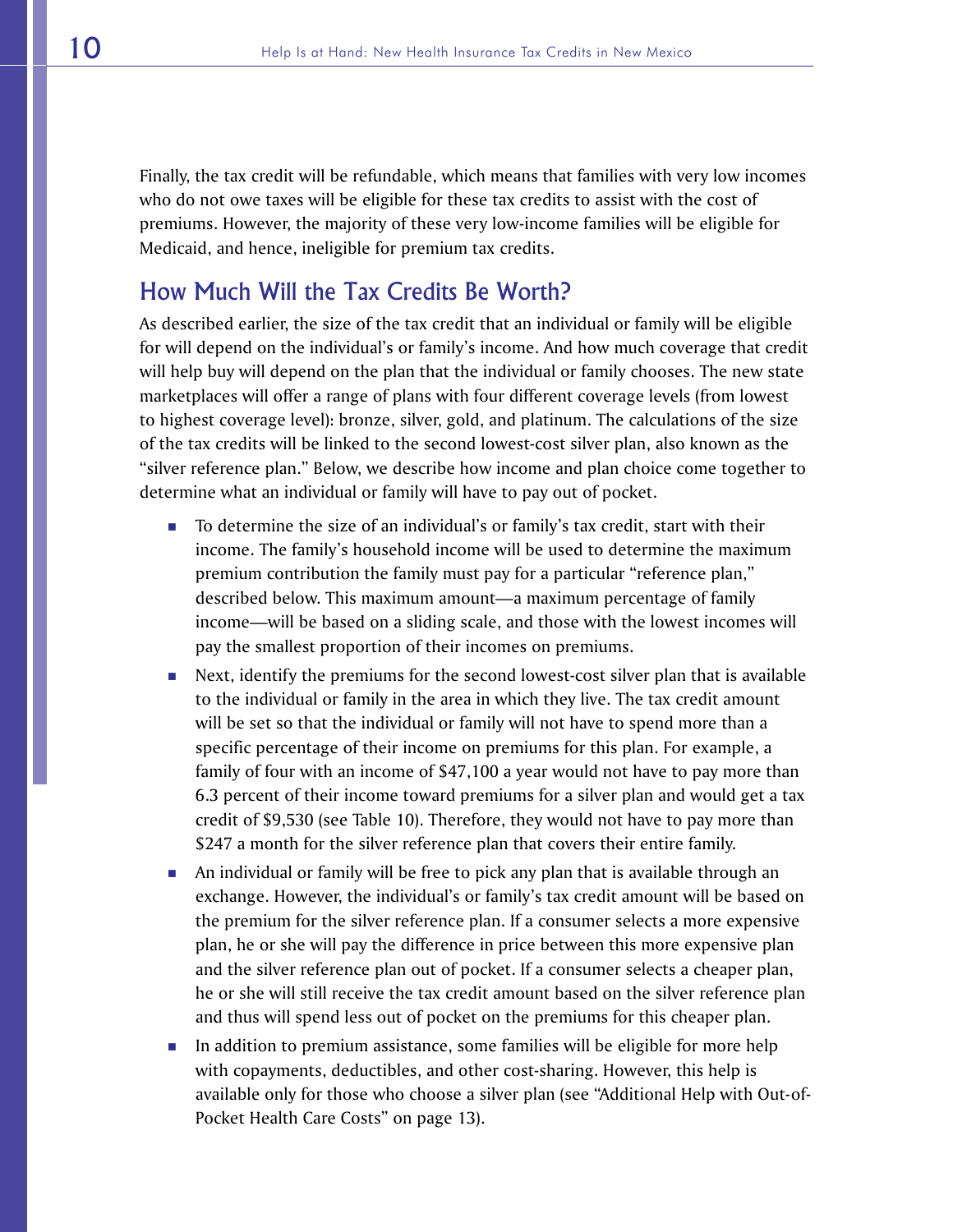| Income                                      |                  | <b>Examples of Premium Tax Credits for an Individual</b> |                                                          |
|---------------------------------------------|------------------|----------------------------------------------------------|----------------------------------------------------------|
| Income as a<br>Percent of<br><b>Poverty</b> | Annual<br>Income | Premium<br>Contribution as a<br><b>Percent of Income</b> | <b>Example of</b><br><b>Premium Tax</b><br><b>Credit</b> |
| 138%                                        | \$15,860         | 3.3%                                                     | \$4,480                                                  |
| 150%                                        | \$17,235         | 4.0%                                                     | \$4,310                                                  |
| 200%                                        | \$22,980         | 6.3%                                                     | \$3,550                                                  |
| 250%                                        | \$28,725         | 8.1%                                                     | \$2,690                                                  |
| 300%                                        | \$34,470         | 9.5%                                                     | \$1,730                                                  |
| 400%                                        | \$45,960         | 9.5%                                                     | \$630                                                    |

**Note**: Based on an individual with premiums of \$5,000 and 2013 federal poverty levels.

| <b>Income</b>                               |                  |                                                                 |                                                           |
|---------------------------------------------|------------------|-----------------------------------------------------------------|-----------------------------------------------------------|
| Income as a<br>Percent of<br><b>Poverty</b> | Annual<br>Income | Premium<br><b>Contribution</b> as a<br><b>Percent of Income</b> | <b>Example of</b><br><b>Premium Tax</b><br><b>Credits</b> |
| 138%                                        | \$32,500         | 3.3%                                                            | \$11,430                                                  |
| 150%                                        | \$35,325         | 4.0%                                                            | \$11,090                                                  |
| 200%                                        | \$47,100         | 6.3%                                                            | \$9,530                                                   |
| 250%                                        | \$58,875         | 8.1%                                                            | \$7,760                                                   |
| 300%                                        | \$70,650         | 9.5%                                                            | \$5,790                                                   |
| 400%                                        | \$94,200         | 9.5%                                                            | \$3,550                                                   |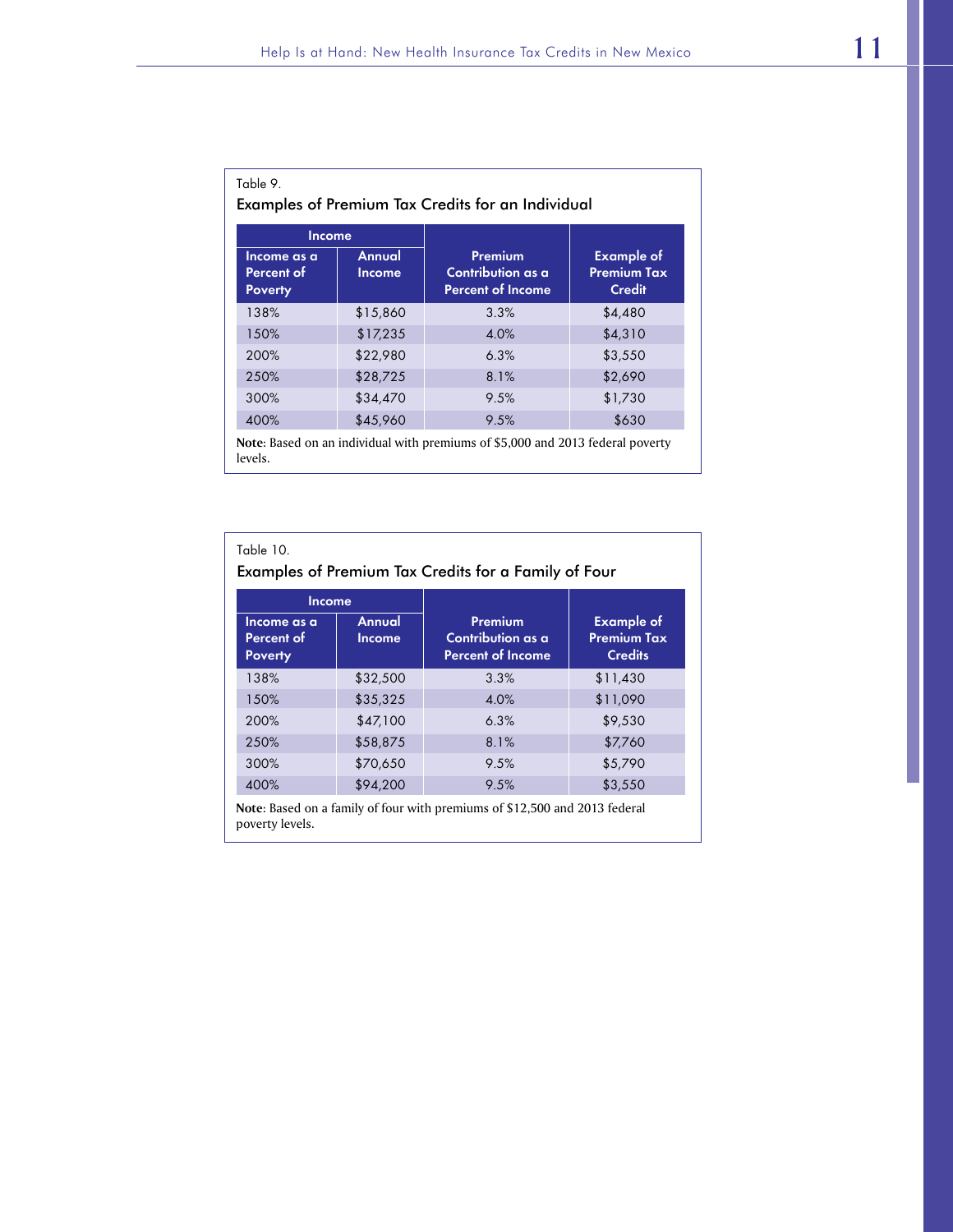# The New Health Insurance Marketplaces

The Affordable Care Act requires every state to have a new regulated insurance marketplace, or exchange, where consumers and small businesses can purchase health insurance plans and apply for help with the cost of coverage. While every state must have a new marketplace, states are taking different approaches to getting the job done. Some states are setting up their own marketplaces, other states are partnering with the federal government to take on specific tasks and functions, and in some states, the federal government will establish the new marketplaces. Regardless of the approach, every marketplace will provide important new consumer protections.

When shopping in the new marketplaces, consumers and small businesses will know what they are getting for their money. All plans sold in the marketplaces must meet certain consumer protection and quality standards so that shoppers do not end up with surprising holes in their coverage. The new marketplaces will, among other things, certify that plans meet minimum requirements, such as having sufficient provider networks, implementing userfriendly quality reporting, and using marketing materials that are fair and accurate. Insurance companies will have to clearly explain what care is covered in every plan and at what cost. This information must be presented in a standardized, consumer-friendly format. This transparency will help people shop

for the best plan for the price, *and* it will promote competition among plans. Under the Affordable Care Act, insurers that sell plans in the new marketplaces just like plans that are sold outside the exchanges—will not be allowed to deny coverage to people with pre-existing conditions or to charge exorbitant premiums, which will keep costs down for individuals and businesses.

The new marketplaces will be a onestop shop where consumers can enroll in health coverage. These new marketplaces will help consumers apply for the new premium tax credits, and they will calculate the amount of the tax credit that consumers will receive. The marketplaces will also help lower-income consumers apply for Medicaid, the Children's Health Insurance Program (CHIP), and other public programs. All marketplaces will use one standardized application that is designed to help consumers find out which coverage and financial assistance options they are eligible for. They will also be required to have consumer-friendly websites, as well as toll-free telephone help lines. Perhaps most importantly, every marketplace will have a network of people who are trained and certified to conduct public education and outreach, and to provide in-person assistance with the application process for premium tax credits, Medicaid, and CHIP. These assisters will also help shoppers select the insurance option that best meets their needs.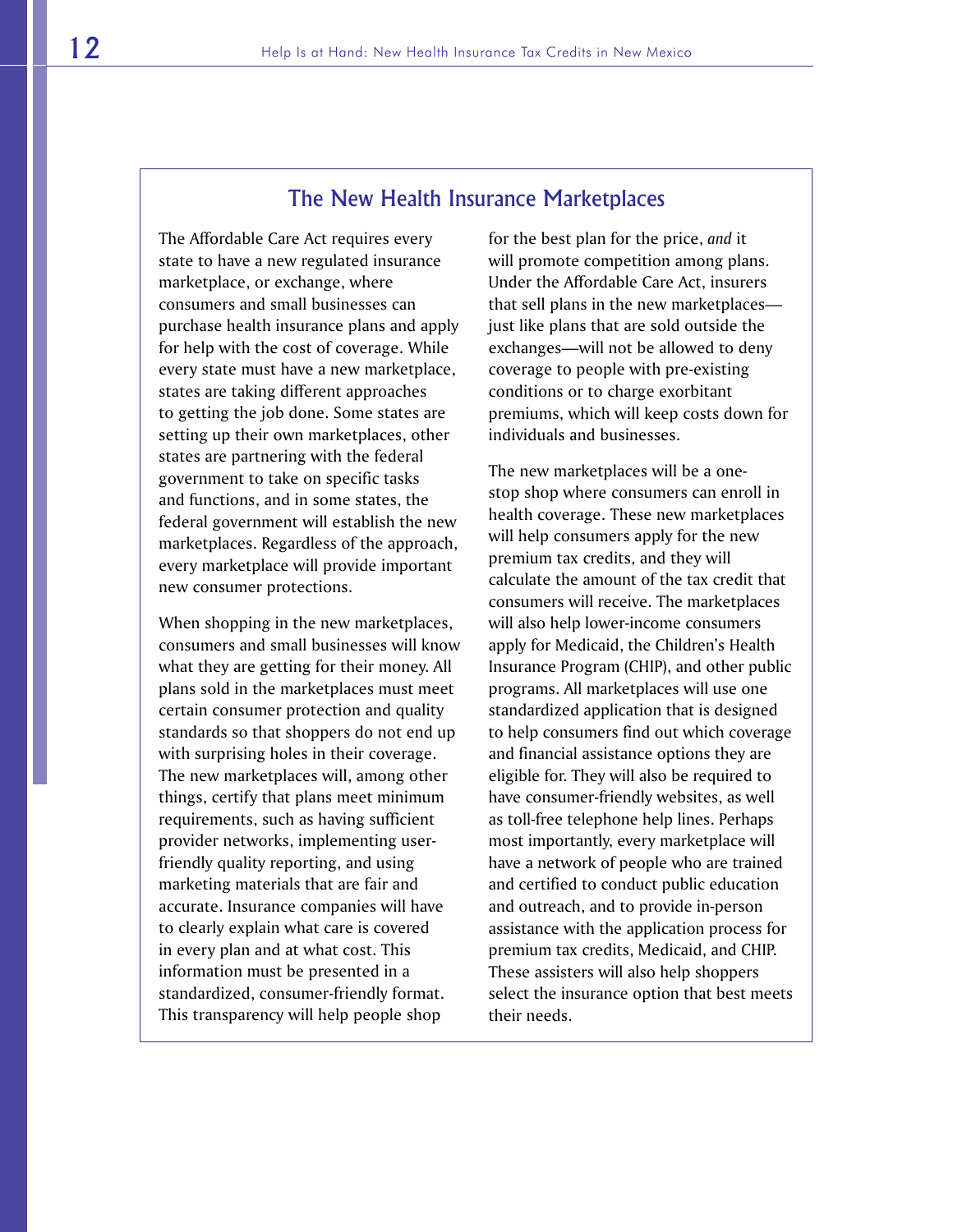# Comprehensive Coverage under the Affordable Care Act

Under the Affordable Care Act, health insurance plans must meet a set of minimum requirements to ensure that consumers are getting the coverage they need. All plans that are sold directly to individuals and small businesses must cover a package of "essential health benefits." The general categories of required services in this package include outpatient care, emergency care, hospitalization, prescription drugs, maternity and newborn care, mental health and substance abuse treatment, rehabilitative and habilitative care, laboratory services, preventive and wellness services, chronic disease management, and pediatric services (including dental and vision care). Together, the premium tax credits and these essential health benefit requirements will ensure that those who buy insurance in the new marketplaces will be getting *affordable*, comprehensive coverage.

# Additional Help with Out-of-Pocket Health Care Costs

The Affordable Care Act has a number of provisions that are meant to protect individuals and families from high out-of-pocket spending. Annual and lifetime dollar caps on covered benefits will no longer be permitted. This means that consumers who pay for health coverage won't run out of coverage if they develop health problems that are costly to treat. The Affordable Care Act also established caps on the amount an individual or family has to spend on out-of-pocket costs (i.e., deductibles, copayments, and co-insurance) for health services that are part of the essential benefits packages. Furthermore, additional cost-sharing assistance will be available to individuals and families with incomes up to 250 percent of poverty (about \$28,725 for an individual or \$58,875 for a family of four in 2013). This cost-sharing assistance will increase the proportion of health care costs that an individual or family's plan pays for. It will be available to people who purchase silver plans in the new health insurance marketplaces.

# Conclusion

Health reform will provide significant help to nearly 192,000 New Mexicans who will become eligible for premium tax credits in 2014. This assistance, along with several important new consumer protections, will allow individuals and families to purchase affordable health coverage even if they have pre-existing conditions, and even if they change jobs or experience a drop in income. This, in turn, means added economic security for New Mexico's working families. As we draw closer to October 2013, when open enrollment begins, it is critical that states and the federal government work closely together to educate the public about how the new tax credits will work and to make it as simple as possible to connect people to this significant new source of help with the cost of health insurance.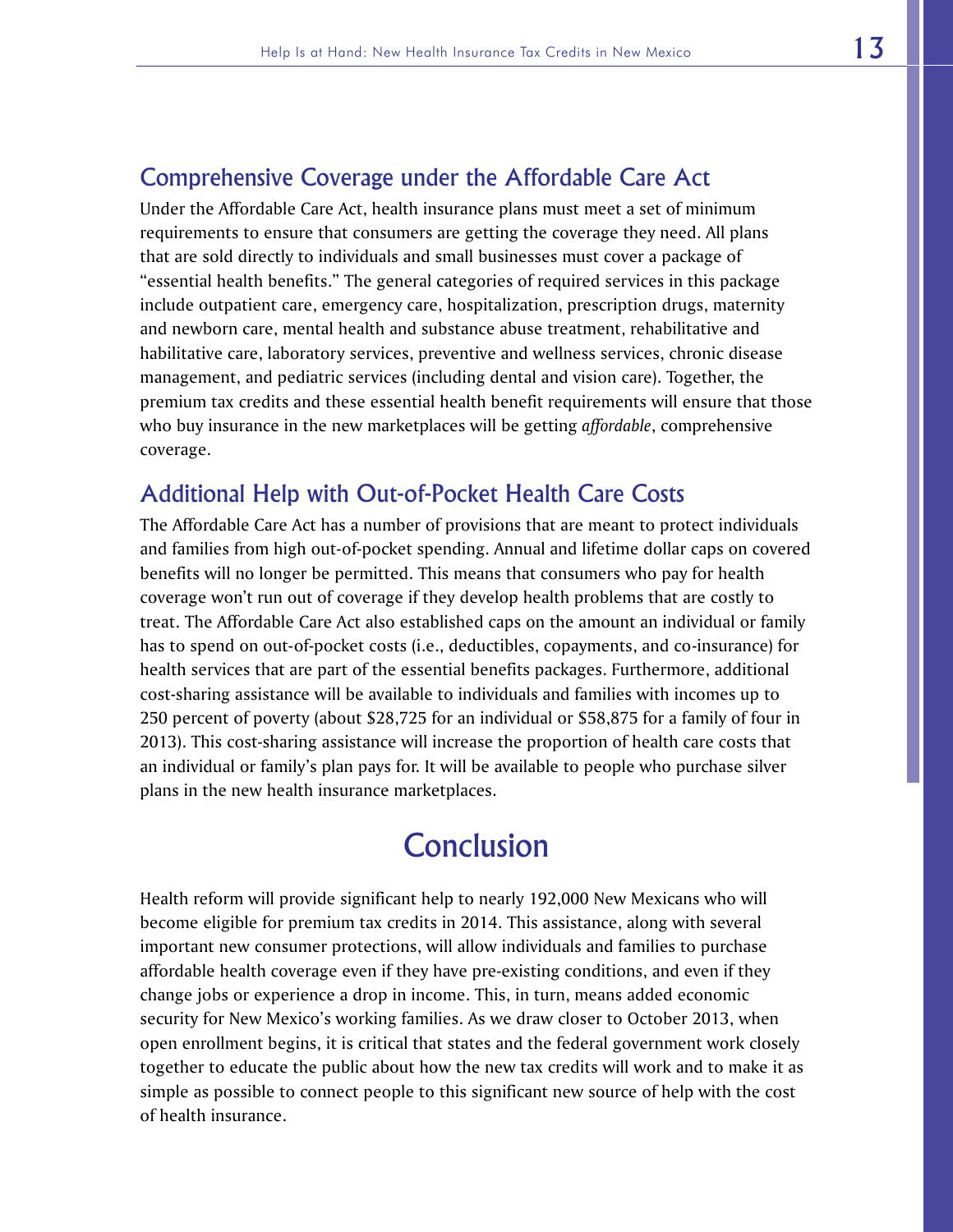# Assumptions about the Population Eligible for Premium Tax Credits

The premium tax credits are available only to uninsured people with family incomes at or above 100 percent of the federal poverty level. This is because those who crafted the health care law assumed that uninsured people with incomes below 100 percent of poverty would be enrolled in Medicaid. Medicaid provides out-of-pocket spending protections and additional benefits that are important for coverage to be meaningful for people with such low incomes. If New Mexico does not expand its Medicaid program, most uninsured people with family incomes below 100 percent of poverty will be left without any financial help or affordable insurance options. States that refuse to expand Medicaid, despite the generous federal support offered, will be condemning their most vulnerable residents to remain in the ranks of the uninsured.

For our analysis, we assumed that New Mexico will take advantage of the opportunity to expand Medicaid to all New Mexicans with incomes up to 138 percent\* of the federal poverty level  $($15,860$  for an individual or  $$32,500$  for a family of four in 2013). Under the Affordable Care Act, New Mexicans who are eligible for Medicaid (that is, all families with incomes at or below 138 percent of the federal poverty level) will not be eligible for premium tax credits.

Our analysis also takes into account one exception to the income eligibility rules for premium tax credits: The Affordable Care Act allows any legal U.S. residents who are not eligible for Medicaid due to the Medicaid program's five-year ban rule (even if they have income below 100 percent of poverty) to receive premium tax credits. Therefore, our estimates of the number of people who will be eligible for premium tax credits do include legal residents with incomes below 138 percent of poverty who would not be eligible for Medicaid under the five-year ban rule.

\*Under the Affordable Care Act, the first 5 percent of income is not counted, or "disregarded." This means that the eligibility threshold for Medicaid is 138 percent of poverty, not 133 percent of poverty.

# **Endnotes**

<sup>1</sup> Office of the Assistant Secretary of Planning and Evaluation, 2013 Federal Poverty Guidelines (Washington: Department of Health and Human Services, January 24, 2013).

2 Families USA analysis of U.S. Census Bureau's Current Population Survey, *Annual Social and Economic Supplement, 2013*, using the CPS Table Creator, available online at<http://www.census.gov/cps/data/cpstablecreator.html>.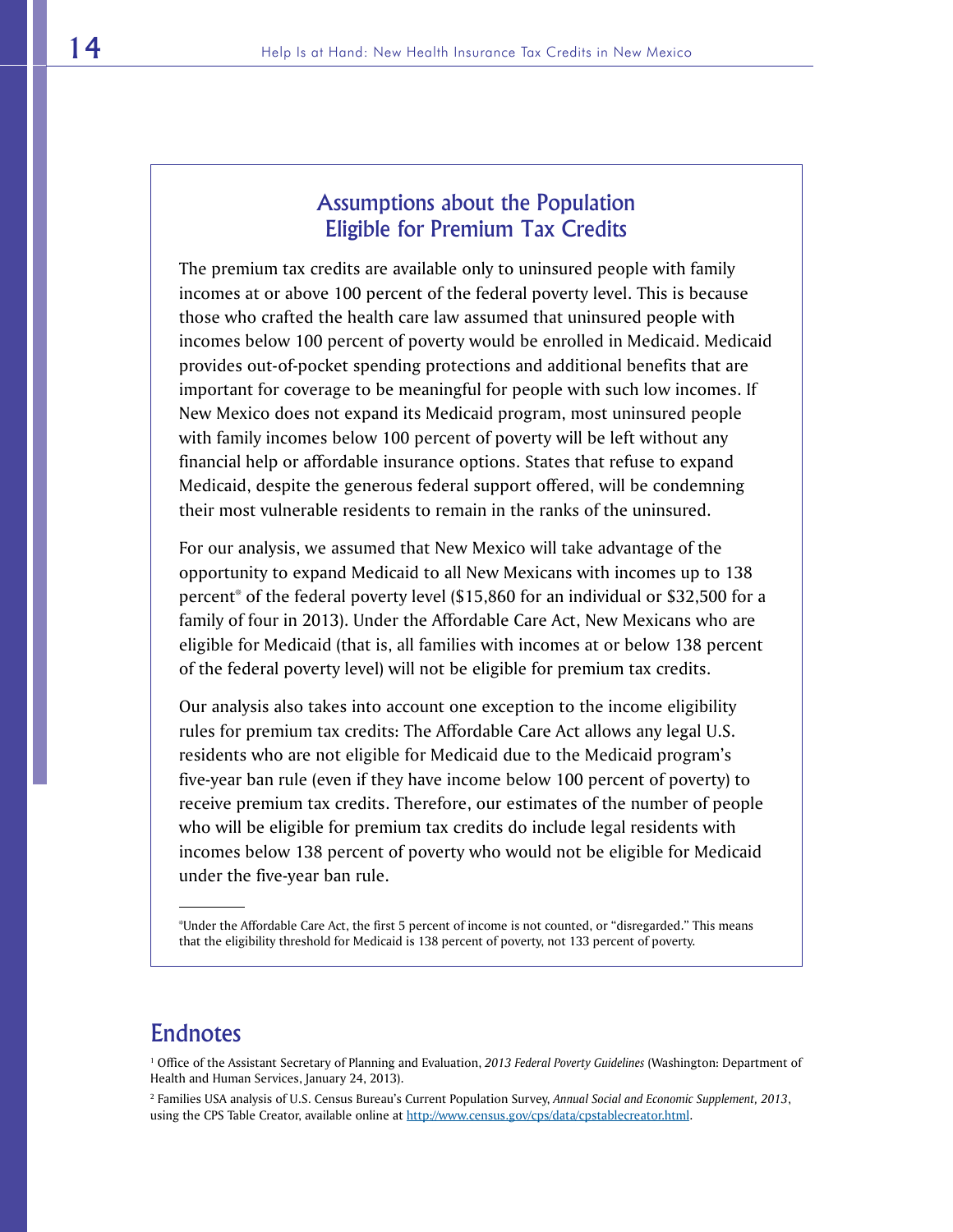# Acknowledgments

**This report was written by:** 

*Elizabeth Hagan Intern, Health Policy Families USA*

*Kathleen Stoll Deputy Executive Director, Director of Health Policy Families USA*

> *Kim Bailey Research Director Families USA*

#### **The following Families USA staff contributed to the preparation of this report:**

*Alexandra Ernst, Intern, Health Policy Cheryl Fish-Parcham, Deputy Director of Health Policy Claire McAndrew, Senior Health Policy Analyst Elaine Saly, Health Policy Analyst Ingrid VanTuinen, Deputy Director of Publications Rachel Strohman, Editorial Assistant Carla Uriona, Director of Publications Nancy Magill, Senior Graphic Designer*

**Data provided by:** 

*The Lewin Group*